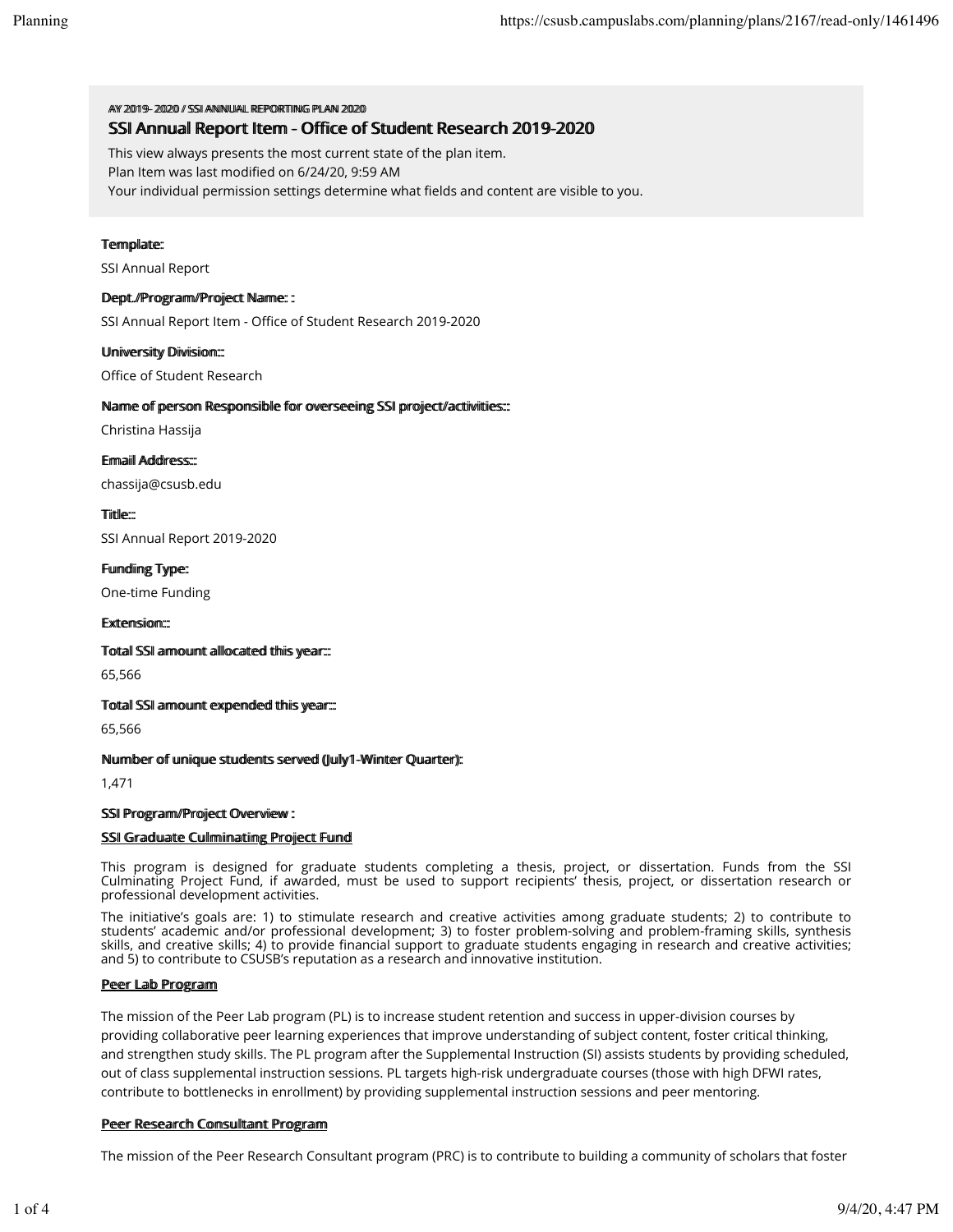innovation and develop a sense of purpose and achievement. PRC are upper division undergraduate students or graduate students who assist instructors in turning course assignments into research projects. The PRC supports students as they implement, design, analyze, and disseminate the results of their projects. Specifically, the PRC assists with framing questions appropriate for the discipline, implementing and conducting class investigations, and reporting findings in writing and orally to the class and a broader audience. This program targets all courses. The PRC program enables faculty to incorporate high impact teaching practices into the classroom with a peer leader who also serves as a mentor to students.

# SSI-Fuunded Actiiviities:

# • Calll for Appliicatiions

A call for applications for SSI Graduate Culminating Project Fund, Peer-lab and Peer-research Consultant Programs were disseminated to the campus community during the fall and winter terms via email and a hard copy information booklet/advertisement.

# $\bullet$  Workshops/Training

Recipients of the SSI Graduate Culminating Project Grant were required to attend the thesis "Submission and Review Process Workshop" and "Introduction to Ph.D. Programs" workshops.

Peer mentors for the Peer-lab and Peer-Research Consultant Programs were required to attend a mandatory orientation which included information on ethics, confidentiality, pedagogy, conducting peer sessions, and professionalism, among other topics.

# • Peer Lab and Peer Research Consulttant Programs

During the fall and winter quarters, funds were used to support the Peer-Lab Program (PL) in 19 courses and the Peer-Research Consultant Program (PRC) in 3 courses. The courses are listed below with enrollment size and DFWI rate.

| Falll 2019 Peer Lab and Peer Research Consulttant |                                                                         |                |                   |                            |  |  |
|---------------------------------------------------|-------------------------------------------------------------------------|----------------|-------------------|----------------------------|--|--|
| Course                                            | <b>Title</b>                                                            | <b>PROGRAM</b> | <b>ENROLLMENT</b> | <b>DFWI</b><br><b>RATE</b> |  |  |
| <b>KINE 481</b>                                   | <b>EXERCISE PHYSIOLOGY</b>                                              | PL             | 65                | 25%                        |  |  |
| <b>SPAN 302</b>                                   | THEEORY AND PRACTICE IN<br><b>COMPOSITION</b>                           | PL             | 25                | N/A                        |  |  |
| <b>PHYS 223</b>                                   | <b>GENERAL PHYSICS 3</b>                                                | PL             | 72                | 19-32%                     |  |  |
| <b>KINE 481</b>                                   | <b>EXERCISE PHYSIOLOGY</b>                                              | PL             | 48                | 21%                        |  |  |
| <b>BIOL 200</b>                                   | <b>BIOLOGY OF THE CELL</b>                                              | PL             | 220               | 50%                        |  |  |
| <b>PHYS 324</b>                                   | STATISTICAL AND THERMAL<br><b>PHYSICS</b>                               | PL             | 16                | 25%                        |  |  |
| <b>PHYS 221</b>                                   | <b>GENERAL PHYSICS 1</b>                                                | PL             | 66                | 27%                        |  |  |
| <b>BIOL 300</b>                                   | <b>CELL PHYSIOLOGY</b>                                                  | PL             | 48                | 11%                        |  |  |
| PYSCH 433                                         | EXPERIMENTAL<br>PSYCHOLOGY: BIOLOGICAL                                  | PL             | 20                | N/A                        |  |  |
| <b>ENG 311</b>                                    | <b>ENGLISH LINGUISTICS</b>                                              | PL             | 40                | 10%                        |  |  |
| <b>MATH 301A</b>                                  | <b>FUNDAMENTAL CONCEPTS</b><br><b>ARITHMETIC AND</b><br><b>GEOMETRY</b> | PL             | 30                | 21%                        |  |  |
| <b>BIOL 300</b>                                   | <b>CELL PHYSIOLOGY</b>                                                  | PL             | 55                | 19.20%                     |  |  |
| <b>MUS 387</b>                                    | <b>OPERA THEATRE 1</b>                                                  | PL             | 15                | $\Omega$                   |  |  |
| CHEM 221A                                         | <b>OGRANIC CHEMISTRY 1</b>                                              | PL             | 180               | $>30\%$                    |  |  |
| <b>BIOL 513</b>                                   | <b>MICROSCOPY</b>                                                       | <b>PRC</b>     | 24                | $\Omega$                   |  |  |
| <b>KINE 480</b>                                   | <b>BIOMECHANICS</b>                                                     | <b>PRC</b>     | 60                | 5%                         |  |  |
| SOC 301                                           | QUALITATIVE RESEARCH                                                    | <b>PRC</b>     | 50                | 6%                         |  |  |
| HD 480                                            | <b>ADVANCED HUMAN</b><br><b>DEVELOPMENT</b>                             | PL             | 65                | 8%                         |  |  |
| <b>BIOLL 300</b>                                  | <b>CELL PHYSIOLOGY</b>                                                  | PL             | 50                | 17%                        |  |  |
| <b>SPAN 318</b>                                   | TECHNIQUES LIT STUDY &<br><b>ANALYSIS</b>                               | PL             | 25                | N/A                        |  |  |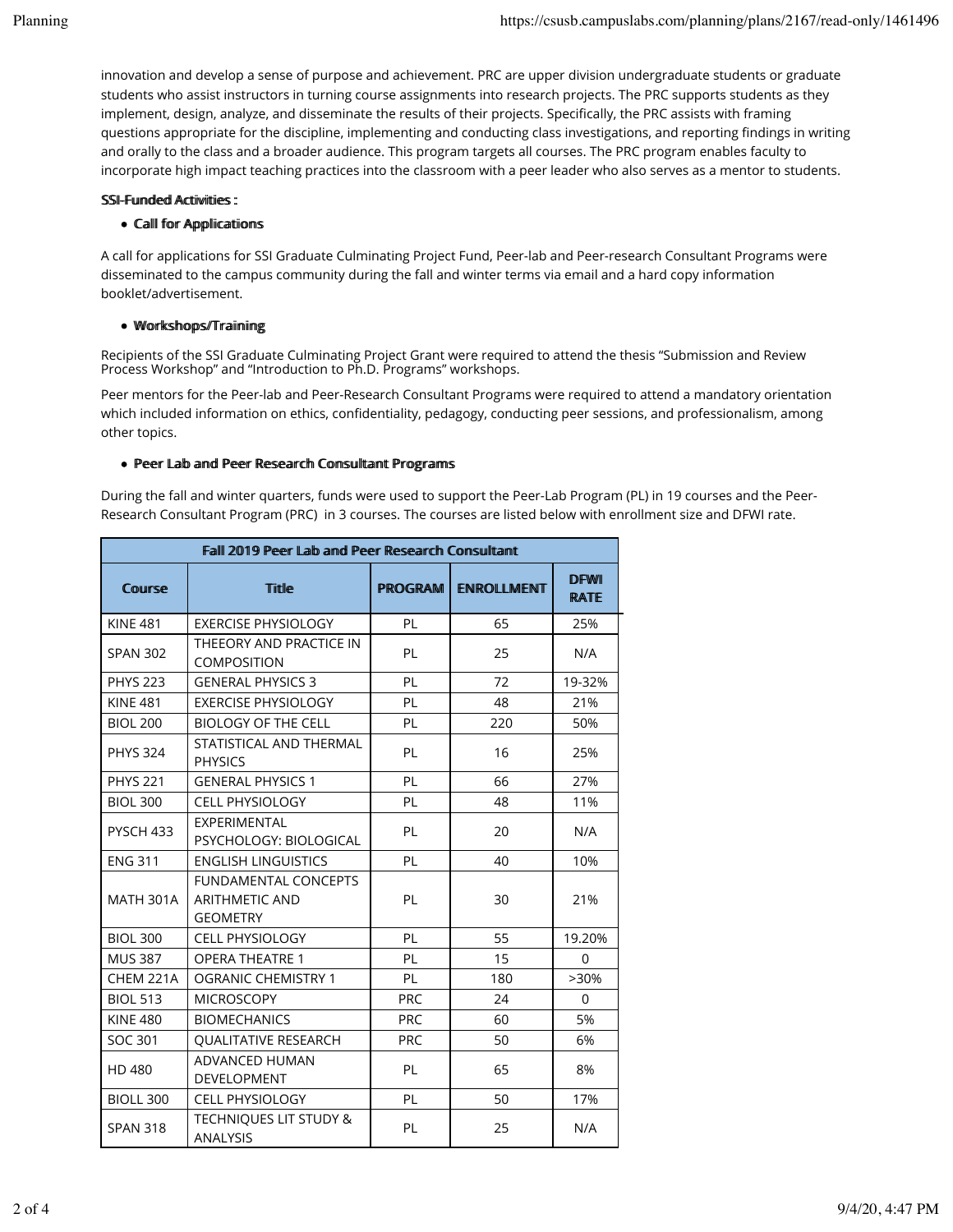| Winter 2020 Peer Lab and Peer Research Consultant |                                                      |                |                   |                            |  |  |
|---------------------------------------------------|------------------------------------------------------|----------------|-------------------|----------------------------|--|--|
| Course                                            | Tiitlle                                              | <b>PROGRAM</b> | <b>ENROLLMENT</b> | <b>DFWI</b><br><b>RATE</b> |  |  |
| <b>PSYC 311</b>                                   | INTRODUCTION TO<br>EXPERIMENTAL<br><b>PSYCHOLOGY</b> | PL             | 180               | 25%                        |  |  |
| <b>CHEM 222</b>                                   | <b>TECHNIQUES LIT STUDY &amp;</b><br>ANALYSIS        | ΡI             | 100               | 30%                        |  |  |

## • Appliication Processing

Applications for all programs were collected and processed using pre-selected criteria. Applications were reviewed by the OSR Awards Committee, and awardees were selected based on rubric scoring.

### • Obligations

All recipients of the SSI Graduate Culminating Project Grant were expected to participate in the annual "Meeting of the Minds" Symposium.

#### Progress Toward Outcomes//Cumullative Findings::

All funds have been dispersed and programs were run. 1,471 students were served overall.

SSI Graduate Culminating Project Grant - 17 students served (\$32,687.00)

Peer Research Consultant - Total = 134 (134 students served in Fall 2019 and 153 served in Spring 2019)

Peer Lab Program - Total = 1,320 (1,040 students served in Fall 2019 and in 280 in Winter 2019)

**Linked Documents** There are no attachments.

**Attached Files** There are no attachments.

#### Recommendations for Continuous Improvement Efforts: :

We are hoping to continue to receive funding to support all 3 programs next year. Our programs have great interest. For the SSI Graduate Culminating Project Grant we received a total of 21 and were able to fund 17 proposals. For the Peer Lab and Peer Research Consultant Programs, we received a total of 63 applications during the 2019-2020 AY and were able to fund programs for 22 courses. We anticipate our application numbers to increase by 5% in the next academic year.

#### Resources for Continuous Improvement Efforts:

Additional funding is needed to better meet the demand for these programs.

#### **Challenges:**

There were no challenges for the SSI Graduate Culminating Project Grant or Peer-lab and Peer-research Consultant Programs this year. We believe we resolved issues encountered in prior years. Specifically, with the SSI Graduate Culminating Project Grant we ensured that all funds will be spent by the end of the fiscal year and that recipients were well-informed of this requirement. That said, we did receive a higher number of applications for all three programs than we could fund, so if there is an opportunity to receive additional funding next year we would eagerly accept those monies, and they would be well-used.

#### **Budget Summary:**

See attached.

**Linked Documents** There are no attachments.